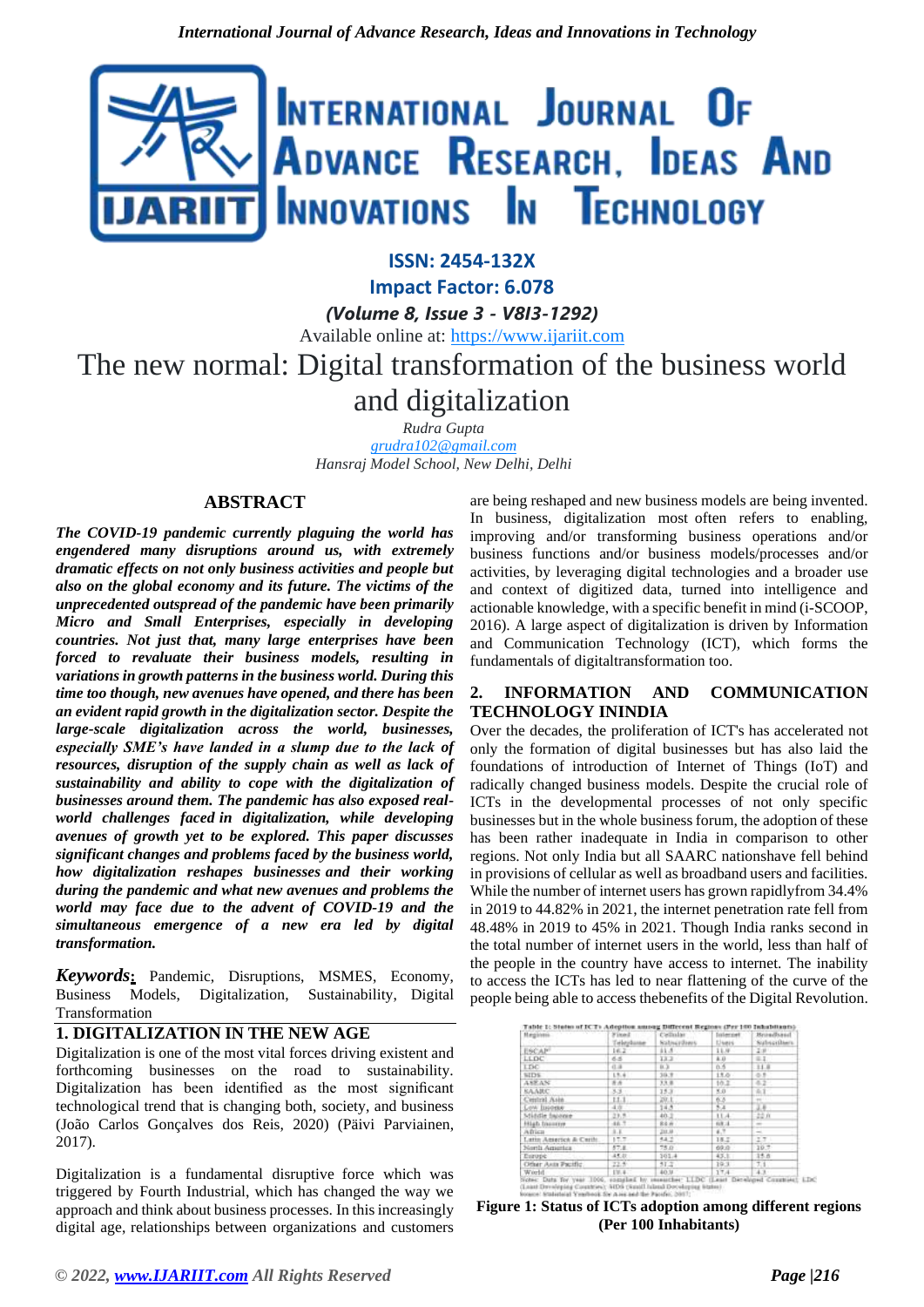

**Figure 2: Internet penetration rate in India went up to nearly around 45 percent in 2021, from just about four percent in 2007. Although these figures seem relatively low, it meant that nearly half of the population of 1.37 billion people had access to internet that year. This also ranked the country second in the world in terms of active internet users.**(Keelery, 2021)

# **3. THE EXPOSURE OF THE DIGITALDIVIDE BY COVID-19**

The advent of the COVID-19 pandemic servednot only as a new opportunity for digital transformation across the nation resulting in the formation of a digital business setup, but also worked like a "natural breaching experiment" (Samer Faraj, 2021) which revealed problems on the path to digitalizationas well as the digital divide and its impact on the new digital world. The digital divide is the gap that exists between individuals advantagedby the internet and those individuals relatively disadvantaged by the internet (Rogers, 2001). The exposure of a countrywide divide, such asthe one seen in India, coupled with digital exclusion as well as brittle unchecked digitalization posed a serious threat to the foundation of a digitally transformed business environment. The pandemic caused a sudden absolute shift from face-to-face interaction towards a relatively new digital realm.

## **4. DIGITAL EXCLUSION**

It has been observed that there exists a persistent divide that leaves out technologically marginalized sections of the societyrural residents, low-income families, digitally illiterate individuals, ethnically marginalized communities, socially secludedcommunities, the older population, and those with little regular access to digital facilities. For instance, in India, 9.9% of rural populationcan operate a computer in contrast to 32.4% in urban areas. Furthermore, only 13% of rural population can use internet while 37.1% of urban population can use the internet in India. Uneven access to digital infrastructure has alsobeen seen as a result of social exclusion.

Social exclusion on bases such as disabilities, geography, illiteracy, poverty, and ethnicity also result in a subsequent digital exclusion ofthese groups. Digital exclusion is a multidimensional issue—based on a denial of resources, rights, goods and services and the inability to participate in normal relationshipsand activities (Eshita Mukherjee, 2017).

# **5. THE LACK OF REQUIRED DIGITAL INFRASTRUCTURE**

The resources have not been provided in manyregions due to poor implementation of broadband networks in the country. Many companies who undertook the task of setting up the National Optical Fibre Network in India only accomplished 35.68% of their total targets on an average, thus leaving out a substantial portion of the country's populationin need of the

services. The COVID-19 pandemic has exposed that many processes remain vulnerable to weaknesses inherent to unchecked digitalization (McKinsey & Company, 2020). While digitalization may radically increase the speed and automaticity of organizing, the tight coupling of systems with each other creates the possibility of propagating and amplifying errors (Samer Faraj, 2021). This pandemic breach has exposed many hidden flaws in the digital infrastructure across the country which had caused unprecedented implications in the digital business environment, leading not onlyto the collapse of many businesses but also the development of many new problems which arose due to the sudden need to shift to the digital world, combined with the inability to shift to digital markets and cope with the lack of resources and appropriate business models.



**Figure 3: Disparities amongst various communities in internetaccess in India. Along with community-based disparities, there also exist regional disparities. For instance, while Uttarakhand has the second highest internet access rate for urban regions, it has very low computer access in rural regions. Conversely, Tamil Nadu has the highest rural computer access, but it has very low rural internet access.** (Sushma Modi, 2020)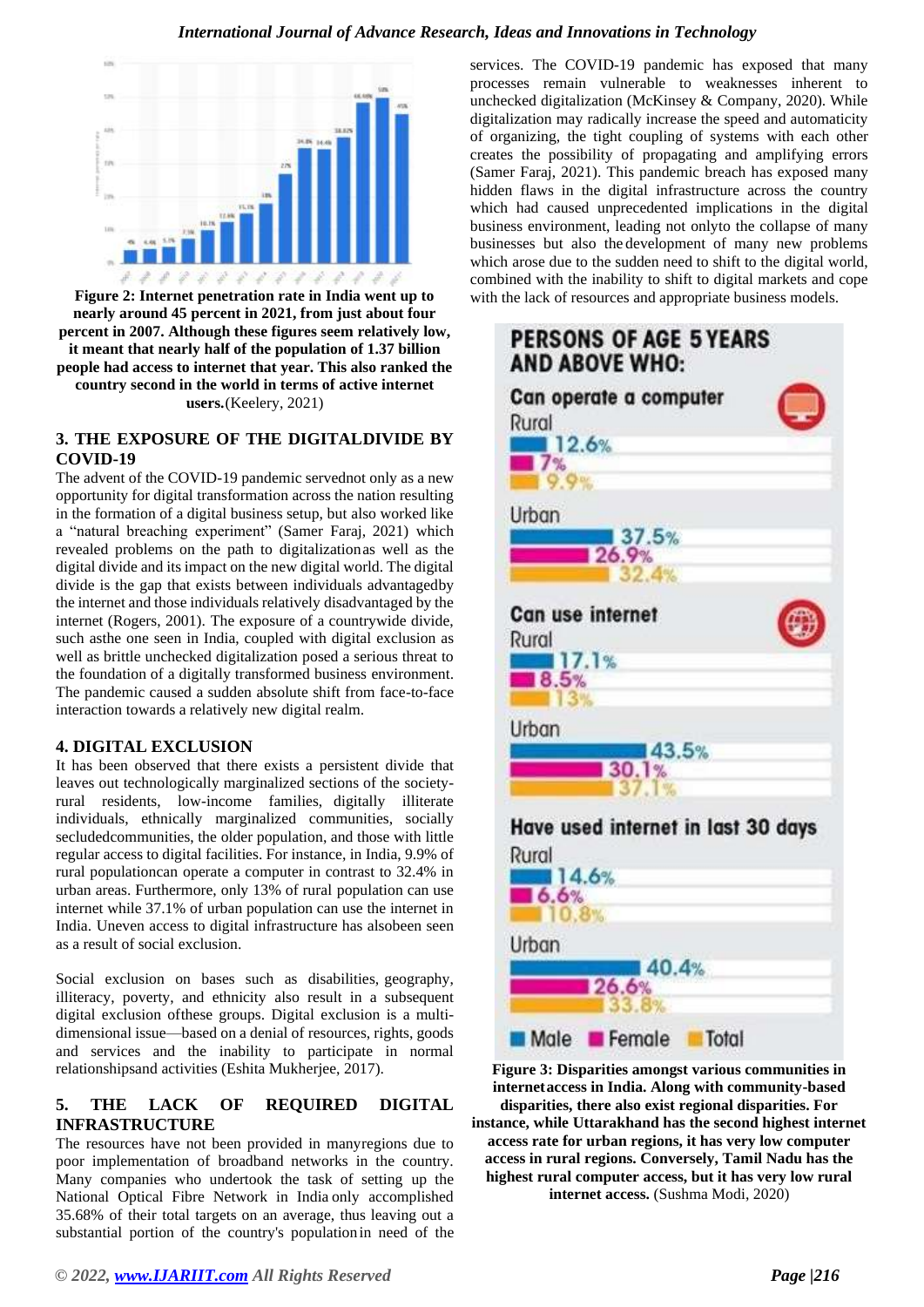| Table 3: Implementation Status of NOFN by Partner |                  |        |                    |                                             |               |  |  |
|---------------------------------------------------|------------------|--------|--------------------|---------------------------------------------|---------------|--|--|
| Implementing<br>Partner-                          | <b>Districts</b> | Blocks | Gram<br>Panchavats | Outlical Fibre<br>to be Laid (KM) Laid (KM) | Optical fibre |  |  |
| BSNL                                              | 4度               | 2146   | 斜張                 | 185742                                      | 孤独<br>57.85%  |  |  |
| 脑面                                                | 44               | 225    | 3676               | 931                                         | 4957 (25.69%) |  |  |
| 陈庄                                                | 78               | 356    | 7156               | 17,198                                      | 7239 (42.07%) |  |  |
| TOTAL                                             | 482              | 2727   | 1,00,2000          | 121271                                      | 脱弱<br>見12%    |  |  |

Source : Department of Communication Outcome Budget 2016-17

**Figure 4: Implementation status of NOFN by Partner**

# **6. IS DIGITALIZATION OF MSMEs IN INDIA EFFECTIVE?**

Though the pandemic and lockdown took theirtoll on the entire business world, they did not affect all parts of it alike. The COVID-19 outbreak has landed the small and medium enterprises (SMEs) in a position where thriving is nearly impossible with their existentbusiness models. India has 6.33 crore MSMEs,99.4% of which are micro-enterprises, 0.52% are small enterprises and only 0.007% are medium businesses. These employ about 40% of the total workforce of the country and contributes approximately 48% of all exports of the country, directly and indirectly. The micro small and medium enterprises (MSMEs)have been accepted as the engine of economic growth and for promoting equitable development (Syal, 2015). They play a vital role in running the economy of the country sustainably. However due to advent of COVID-19, a variety of problems have risenwhich impair the proper functioning of the MSMEs. With the lockdown in 2019, going digital was the only forward for businesses to remain active while be able to generate profits.However, going completely digital led to a rapid cost escalation for small businesses which could not be taken up at once. Thus, a lot of MSMEs were unable to sustain their businesses while still incurring so many losses due to the improper transformation from analog to digital. Long constrained for liquidity, MSMEs now also have to cope with loss of demand, labour shortage, and heightened risk aversion in the financial system due to the Covid-19 pandemic (Business Standard, 2019). All this will stretch their already-strained financials. Survey reports have shown that disruptions caused by the Covid-19 pandemic have impacted MSMEs earnings by 20- 50%, micro and small enterprises faced the maximum heat, mainly due to liquidity crunch (Tripathi, 2020). So, not only do the MSMEs incur heavy losses, but they also face competition from big as well as small and emerging businesses due to formation of a common platform with similar target market. This would make it very tough for them to compete against big enterprises who had already turned digital as they would lack the first moment advantage. Due to lack of enough resources, a trend of hiring freezes and furloughs as well as layoffs. There is also a certain resistance to change from analog to digital businesses due to the fear of rationalization of the jobs and inability to regain market from larger entities. A survey conducted by a nonfinancial banking institution, in the second half of May 2020, focused on the fiscal impact of the pandemic on MSMEs and their outlook towards the earnings. It is based on responses from 14,444 MSMEs (The Economic Times, 2020). Nearly 50 per cent of micro, small and medium enterprises (MSMEs) were reported to have witnessed a 20-50 per cent reduction in their earnings (Ramaswamy, 2021). Due to the series of the upliftment of lockdown followed by its subsequent placement again resulted in a supply chain disruption for small businesses working remotely for their customers as the demands were often not fulfilled, thus further reducing their outreach. They often lack market knowledge about competitors, and market trends. Hence, they are unable to access new cost-efficient markets which could help them get back on their initial levels of production. A lot of sales channels that small businesses could use to their advantages locally by directly contacting the customers were blocked due to the physical restraints caused by the lockdown. Most of the remaining sales channels that could have beenaccessed online are already being occupied bylarge businesses. Therefore, the MSME's remain incapable or contacting any customerswilling to use their products or services. Due to the uncertainty of future as well as non- uniform cash inflow, it becomes rather difficult for analysts to create a fund flow statement based upon which the new business model could work.



**Figure 5: An analogy can be drawn from this graph, giving us a stark contrast between the repayment abilities of large**

**businesses and MSMEs. Thus, it can give us a brief representation of the economic drawbacks faced by MSMEs which are far more severe as compared to larger enterprises.**(Nathan Sunady, n.d.)

#### **7. THE NEED FOR NEW BUSINESSMODELS**

However, well planned, and sustained digitalization techniques could help the MSME's take a quantum leap at both organizational as well as industry levels. A lotof customers who earlier remained unwilling to shift to digital goods and service providers too turned to them as they could resort to nothing else, thus recreating the target marketon an online platform. However, all the targetmarkets have been dispersed while the ability to track them remains extremely limited. So new target-specific business models would be required so that current sales channels can be acquired while maintaining contact with the old ones. A common example would be how restaurants had to rethink their business models during the lockdown to survive. Even traditional restaurants turned to online deliveryservices, leading to the formation of a nation- wide digitally enabled network of providers ofgoods of a certain type. Due to the lockdown, the orders for ready-made food also increased, thus providing a larger target market as compared to the analog settings.

#### **8. DIGITAL TRANSFORMATION**

So, in order to cope with all the challenges posed, all MSMEs must undergo a drastic digital transformation of either business model, business process, domain, or an organizational transformation. The transformation of business processes includes innovations implemented digitally as well as remotely to meet the demands of the customers. It uses data, analytics, APIs, and other technologies to reinvent process in the corporation with primary goals such as increasing quality or reducing costs. In contrast to this, business model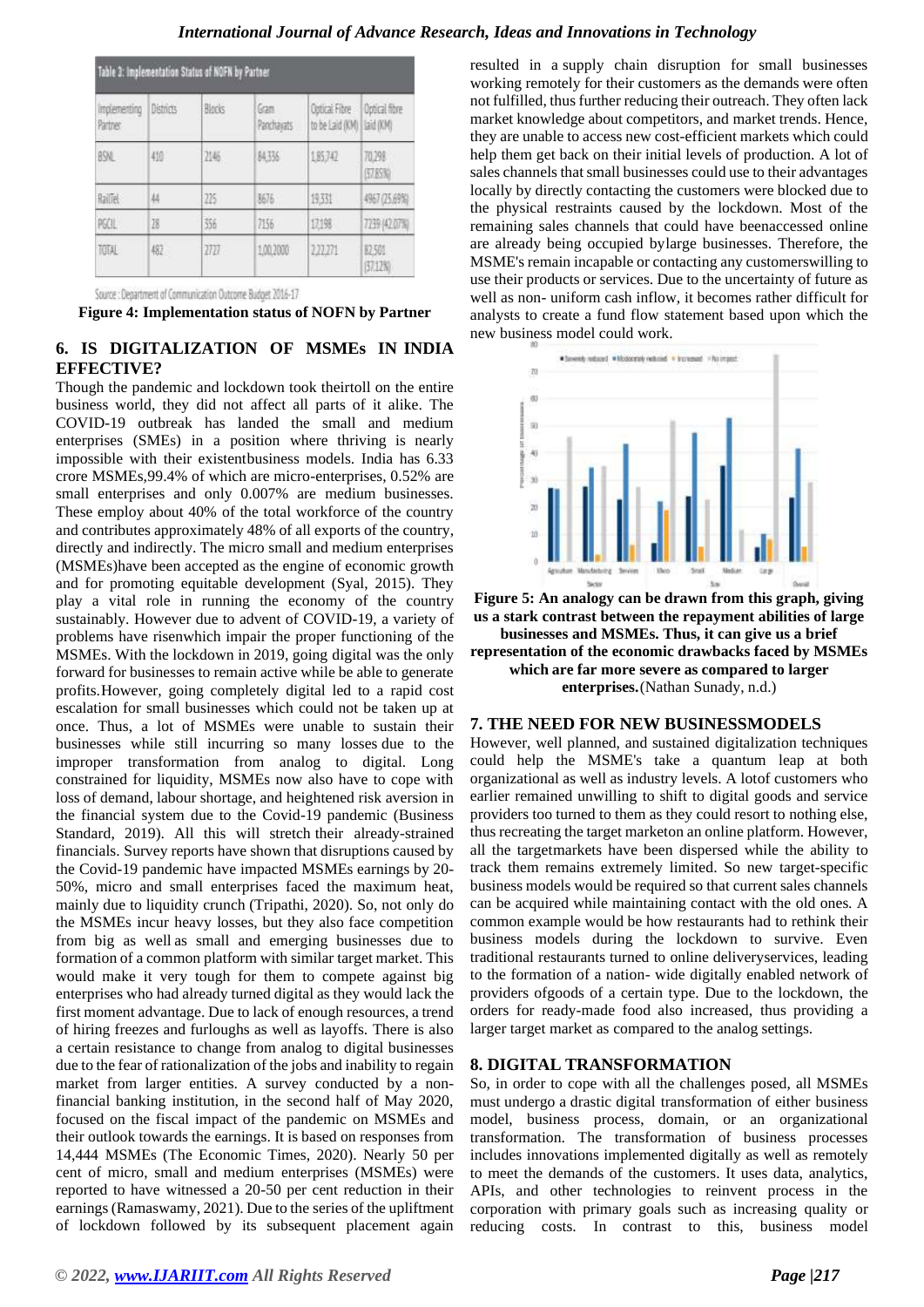transformations aim at redesigning the foundations of the value added to the industry by a particular enterprise. With the advent of modern technologies, entirely new business opportunities can be opened for small companies adding more profits as well as value to the company. This refers to domain transformation. Organizational transformation,on the other hand, refers to a full, long term digital transformation that requires redefining organizational mindsets, talents, and capabilities (Annacone, 2019). The content analysis in the transformation driver dimension shows that most occurrences are related to the general social changes as a driver, which can be understood in a way that SMEs strongly focus on their environment and their role in society. Social changes are closelyfollowed by the customer and organizational drivers. This means that SMEs are aware of the significance of customer centricity, internal organizational capacities, and maturity (Iva Gregurec, 2021). MSMEs that base their business models and core approaches upon these while also allowing them to change in a dynamic environment could successfully be able to shift to online networks and regain customers despite physical restrictions. Digital transformation and digitalization are led by a few key elements which help them adapt to thenew environments. Social media and platformsand mobile technologies are the two most commonly appearing technologies, followed closely by artificial intelligence, virtual reality,internet of things and autonomous systems.



**Figure 6: This provides us an insight into what all measures were taken so as to drastically convert a large part of organisations into digitally transformed setups so that they would successfully be able to cope with the economic slump and rise as soon as it recedes. Furthermore, it is also able to devise a possible strategy which can allow MSMEs to follow the same trend** (Microsoft News Center India, 2017)

## **9. TRANSFORMATION INTO SMARTBUSINESSES**

Many businesses have also undergone a paradigm shift to a smart business, which embrace the emerging modern technologies and use them to ensure operational excellence across internal core processes and external supply chains. Inclusive business models, which may or may not have undergone digital transformations, would be able to connect the dynamics between the government, private sector, and low-income and poor communities,including the micro and small enterprises for achieving national and regional objectives.

Businesses maintaining a balance between digitization and automation while being able encode embedded systems for data storage anduse could provide a sustainable and self- functioning service business model which would function on existent data to provide results and analyses, which would mostly be accurate as they are based on a certain dataset which is related to the issue faced at hand.

Automation based businesses would not only be able improve efficiency, but they would also reduce human intervention thus in turn reducing the chances of human error. Also, by combining analytics with automated processes,a business can access value-

added insights thatwould have been difficult to obtain previously (Herring, 2020). With the arrival of a new digitally transformed business world, new avenues of development are bound to rise.

#### **10. NEW AVENUES BROUGHT FORTH IN THIS CONDITION**

Along with its downsides, the COVID-19 pandemic has also served as an entrepreneurship, innovation, digitization, and digitalization accelerator a fair number of times (Sorin Gavrila Gavrila, 2021). The levelsof remote working have skyrocketed during the lockdown and are expected to remain higher than precrisis levels. Lockdowns, although limiting person-to-person contact, are amplifying project reviews and workshops with global teams (Neil Siri, 2020). For 60 per cent of MSMEs, digital modes of doing business are now acknowledged as being more successful avenues to conduct business. (The Hindu Business Line, 2021). But there lie more ways to tap into the benefits of the pandemic for digitalization. This can be done by augmenting security capabilities to prevent and manage cyber-attacks, thus increasing the avenues for employment in such setups. Along with this, MSMEs must leverage predictive analytics to address cashflow, liquidity and supply chain flexibility (Neil Siri, 2020). New business models relying on online sales as wellas existent offline sales channels would help build a sustainable business model for MSMEs. Furthermore, it would be profitable for upcoming business to establish themselves in high growth sectors along with their traditional sectors so as to not only get a short-term boost in their profits but also a stable setup after the passing of the pandemic.

Certain policies in India would make it easierfor MSMEs to grow if they had lost the advantage in the beginning, including addressing and promoting digital literacy, incentivising digital adoption withing specificsectors and easing various licensing and compliance regulations (The Economic Times,2021).

## **11. PROBLEMS IN THIS PROCESS AND HOW THEY MAY BE DEALT WITH**

Though many MSMEs may take to digitalization soon enough, they would still face many complications while doing so. A large part of MSMEs will tend to gig based economy. Gig workers and the gig economy islikely to increase in scale, raising questions of work allocation, collaboration, motivation, andaspects of work overload and presenteeism.

Online fraud is likely to grow, along with research on managing security. Workplace monitoring and technostress issues will become prominent with an increase in digital presence for workers who have just started getting inducted into such working environments (Neena Pandey, 2020). Another problem faced by both MSMEs and large scale businesses alike would be the uncertainty of new strains of the virus, but the MSMEs can make the most of this situation as they would still tend to rely upon both the initial domestic markets as well as global markets by wideningtheir domains, so they may succeed in getting a boost at that juncture (Annual Report 2020- 21 - MSME, 2020-2021). The problems faced after digitalization can be dealt with strategic partnerships with larger business who have been able to make better use of the condition and undertake similar, yet business specific, financial models in an attempt to cut off more losses. A large part of the problem is also lack of awareness amongst the employees. To deal with this, skill development and training sessions and conferences can be organized at large within the MSMEs as well as through larger institutions.

#### **12. REFERENCES**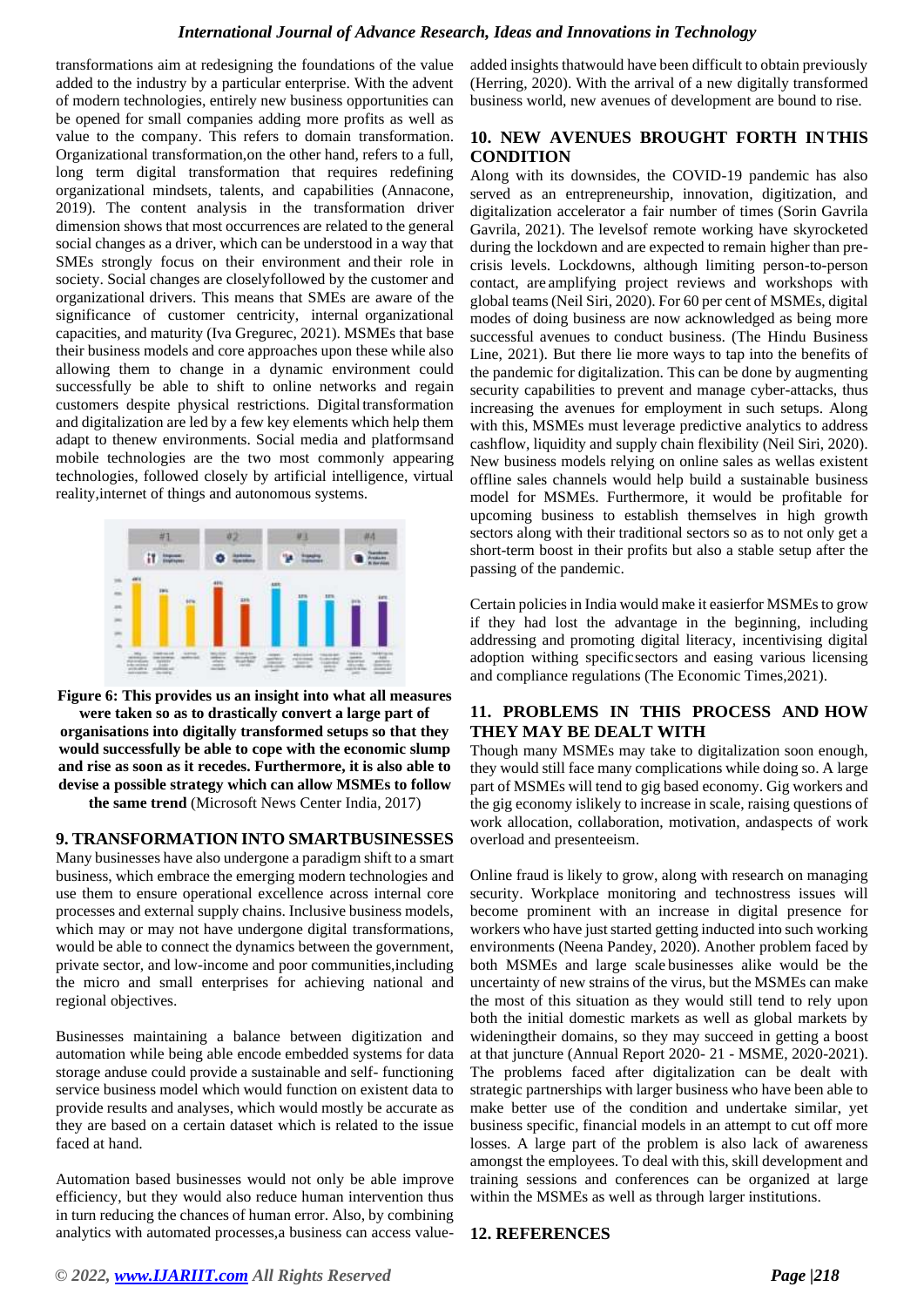- [1] Annacone, A. (2019, June 19). *The 4 Types ofDigital*  **Transformation.** Retrieved from https:/[/www.linkedin.com/pulse/4-](http://www.linkedin.com/pulse/4-) types-digitaltransformation-andrew- annacone(2020-2021). *Annual Report 2020-21 - MSME.* Governmet of India.
- [2] Berman, S. J. (2012, March 2). *Digital transformation: opportunities to create new business models.* Retrieved from emerald.com: https:/[/www.emerald.com/insight/cont](http://www.emerald.com/insight/cont) ent/doi/10.1108/10878571211209314/full/html
- [3] Business Standard. (2019, July). *MSME margins to shrink on Covid-induced loss of demand: CRISIL SME Tracker*. Retrieved from Business- standard.com: https://www.business- standard.com/article/sme/msmemargins-to-shrink-on-covid-induced- loss-of-demandcrisil-sme-tracker- 120072001262\_1.html
- [4] Christina Mele, T. R. (2020, December). *Theimpact of coronavirus on business: developing service research agenda for a post-coronavirus world*.
- [5] Retrieved from [www.emerald.com:](http://www.emerald.com/) https:/[/www.emerald.com/insight/cont](http://www.emerald.com/insight/cont) ent/doi/10.1108/JSTP-07-2020- 0180/full/html
- [6] Chunguang Bai, M. Q. (2021, May). *COVID- 19 pandemic digitization lessons for sustainable development of microand small- enterprises*. Retrieved from [www.sciencedirect.com:](http://www.sciencedirect.com/) https:/[/www.sciencedirect.com/science/](http://www.sciencedirect.com/science)article/abs/pii/S23 52550921001482
- [7] Deloitte. (n.d.). *Competitiveness: Catching thenext wave*. Retrieved from the state of  $\sim$ https://www2.deloitte.com/global/en/pages/aboutdeloitte/articles/india-competitiveness-report.html
- [8] Dey, D. S. (2014, August). *MSMEs IN INDIA: IT'S GROWTH AND PROSPECTS.*
- [9] Retrieved from citeseerx.ist.psu.edu: https://citeseerx.ist.psu.edu/viewdoc/d ownload?doi=10.1.1.841.3663&rep=rep1&type=pdf
- [10] Eshita Mukherjee, O. M. (2017, September). *Exclusion from Digital Infrastructure and Access.* Retrieved from defindia: https://defindia.org/wpcontent/uploads/2017/09/India- Exclusive-Report\_DEF-Chapter.pdf
- [11] Herring, P. (2020, June 4). *For businesses adjusting to a new normal, digital transformation is the way forward*. Retrieved from [www.rsm.global:](http://www.rsm.global/) https:/[/www.rsm.global/a-new-way-](http://www.rsm.global/a-new-way-) forward/businessesadjusting-new- normal-digital-transformation-wayforward i-SCOOP. (2016, November 25). *Digitization, digitalization, digital and transformation: the differences*.
- [12] Retrieved from Digitization, digitalization, digital transformation disruption: https://www.i- scoop.eu/digitaltransformation/digitization- digitalization-digitaltransformation-disruption/
- [13] Iva Gregurec, M. T.-P. (2021, January). *The Impact of COVID-19 on Sustainable Business Models in SMEs*. Retrieved from [www.researchgate.net:](http://www.researchgate.net/) https:/[/www.researchgate.net/publicati](http://www.researchgate.net/publicati) on/348667180\_The\_Impact\_of\_COVI D-19\_on\_Sustainable\_Business\_Models\_in\_SMEs
- [14] João Carlos Gonçalves dos Reis, M. A. (2020,March). *Digitalization: A Literature Review and Research Agenda.*
- [15] Retrieved from ResearchGate: https:/[/www.researchgate.net/publicatio](http://www.researchgate.net/publicati)n/340067801\_Digi talization A Literature Review and Research Agenda
- [16] Keelery, S. (2021, April 27). *Internet penetration rate in India 2007-2021*. Retrieved from [www.statista.com:](http://www.statista.com/) https:/[/www.statista.com/statistics/792](http://www.statista.com/statistics/792) 074/india-internet-

penetration-rate/

- [17] McKinsey & Company . (2021). *COVID-19: Implications for business*. Retrieved from https:/[/www.mckinsey.com/business-](http://www.mckinsey.com/business-) functions/risk-and-<br>resilience/our- insights/covid-19-implications-forinsights/covid-19-implications-forbusiness
- [18] McKinsey & Company. (2020, October). Retrieved from [www.mckinsey.com:](http://www.mckinsey.com/) https:/[/www.mckinsey.com/business-](http://www.mckinsey.com/business-) functions/strategyand-corporate- finance/our-insights/how-covid-19- haspushed-companies-over-the- technology-tipping-pointand- transformed-business-forever
- [19] Michael Rachinger, R. R. (2019). *Digitalization and its influence on business model innovation*. Retrieved from [www.researchgate.net:](http://www.researchgate.net/) https:/[/www.researchgate.net/publicati](http://www.researchgate.net/publicati) on/326877023\_Digitalization\_and\_its\_influence\_on\_busi ness\_model\_innovation
- [20] Microsoft News Center India. (2017, April 6). *Inside India's Digital Transformation Story*. Retrieved from [www.news.microsoft.com:](http://www.news.microsoft.com/) https://news.microsoft.com/en- in/features/inside-indiasdigital- transformation-story/
- [21] Nathan Sunady, C. P. (n.d.). *[www.brookings.edu](http://www.brookings.edu/)*. Retrieved from [www.brookings.edu:](http://www.brookings.edu/) https:/[/www.brookings.edu/blog/africa-](http://www.brookings.edu/blog/africa)infocus/2020/05/19/impact-of-covid- 19-on-micro-smalland-medium- businesses-in-uganda/Neena Pandey, A. P. (2020, December).
- [22] *Impact of digital surge during Covid- 19 pandemic: A viewpoint on researchand practice*. Retrieved from https://pubmed.ncbi.nlm.nih.gov/32836633/
- [23] Neil Siri, O. A. (2020, June). *A digital technology agenda driving an accelerated transition to the new normal*. Retrieved from https:/[/www.pwc.de/de/deals/covid-1](http://www.pwc.de/de/deals/covid-)9-adigital-technology-agenda- driving-an-acceleratedtransition-to-the-new-normal.pdf Päivi Parviainen, M. T. (2017, March).
- [24] *Tackling the digitalization challenge: how to benefit from digitalization in practice*. Retrieved from [www.researchgate.net:](http://www.researchgate.net/) https:/[/www.researchgate.net/publicati](http://www.researchgate.net/publicati) on/315697142\_Tackling\_the\_digitaliz ation\_challenge\_how\_to\_benefit\_from\_digitalization\_in\_ practice
- [25] Ramaswamy, K. V. (2021, January). *Impact ofCOVID-19: Micro, Small and MediumEnterprises in India, Pandemic Shock of COVID-19 and Policy Response: A Bird's Eye View.* Retrieved from https:/[/www.kiep.go.kr/galleryExtraD](http://www.kiep.go.kr/galleryExtraD) ownload.es?bid=0026&list\_no=9312 &seq=2
- [26] Rogers, E. M. (2001, December). *The Digital Divide*. Retrieved from [www.researchgate.net:](http://www.researchgate.net/) https:/[/www.researchgate.net/publicati](http://www.researchgate.net/publicati) on/258129918\_The\_Digital\_Divide
- [27] Sahoo B.B., S. K. (2020, June 30). *Micro, small and medium enterprises (msmes) in India: The engine of growth*.
- [28] Retrieved from indianjournals.com: https:/[/www.indianjournals.com/ijor.a](http://www.indianjournals.com/ijor.a) spx?target=ijor:ijsw&volume=9&issue=1&article=005
- [29] Samer Faraj, A. B. (2021, March). *Unto the breach: What the COVID-19 pandemic exposes about digitalization.* Retrieved from ScienceDirect: https:/[/www.sciencedirect.com/science/](http://www.sciencedirect.com/science)article/pii/S14717 72721000038